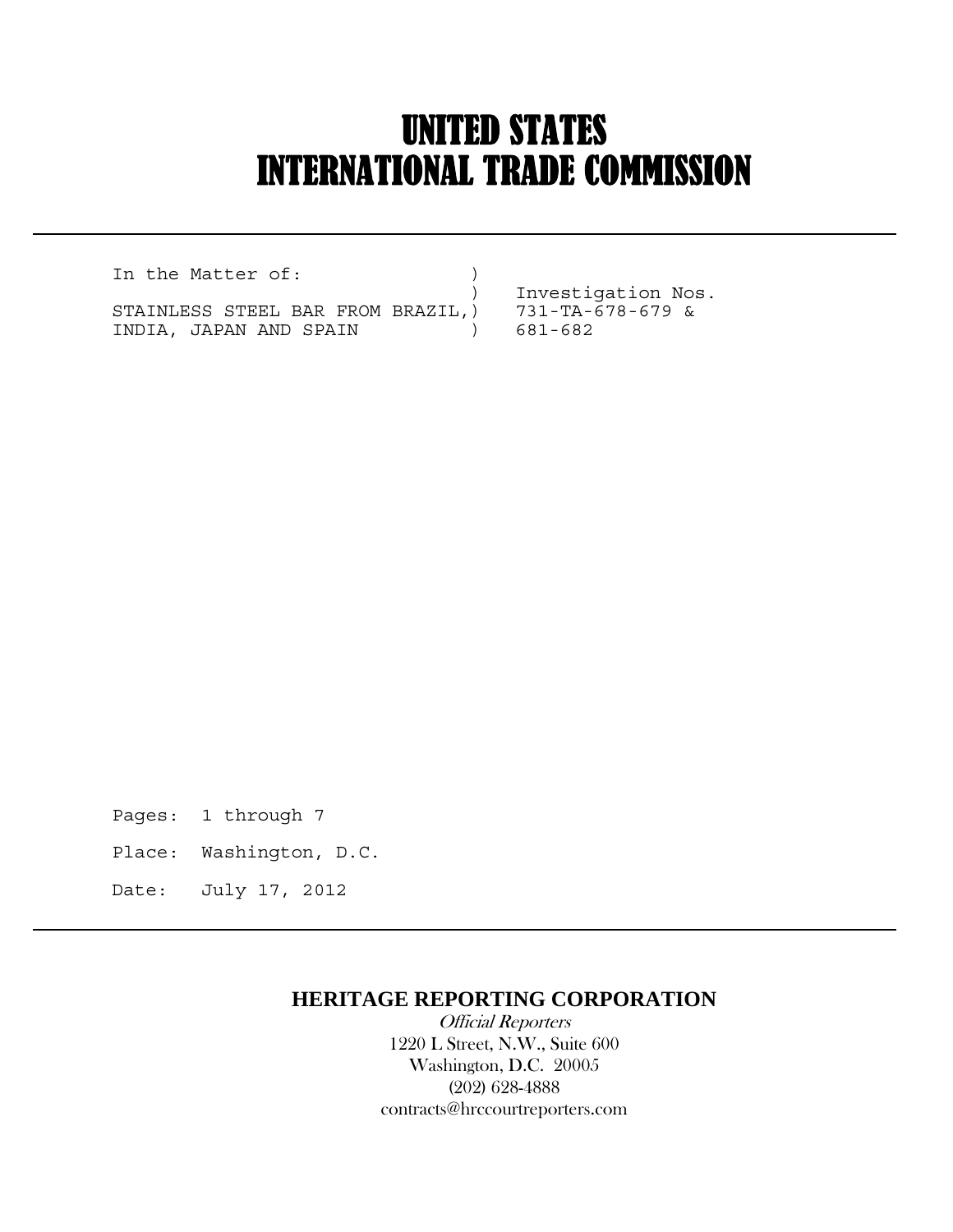THE UNITED STATES INTERNATIONAL TRADE COMMISSION

| In the Matter of:                 |                    |
|-----------------------------------|--------------------|
|                                   | Investigation Nos. |
| STAINLESS STEEL BAR FROM BRAZIL,) | 731-TA-678-679 &   |
| INDIA, JAPAN AND SPAIN            | 681-682            |

 Tuesday, July 17, 2012

 Main Hearing Room 101 U.S. International Trade Commission 500 E Street, S.W. Washington, D.C.

 The Commission meeting commenced, pursuant to notice, at 11:00 a.m., before the Commissioners of the United States International Trade Commission, the Honorable IRVING A. WILLIAMSON, Chairman, presiding.

APPEARANCES:

On behalf of the International Trade Commission:

Commissioners:

 IRVING A. WILLIAMSON, CHAIRMAN (presiding) DEANNA TANNER OKUN, COMMISSIONER (via telephone) DANIEL R. PEARSON, COMMISSIONER SHARA L. ARANOFF, COMMISSIONER DEAN A. PINKERT, COMMISSIONER DAVID S. JOHANSON, COMMISSIONER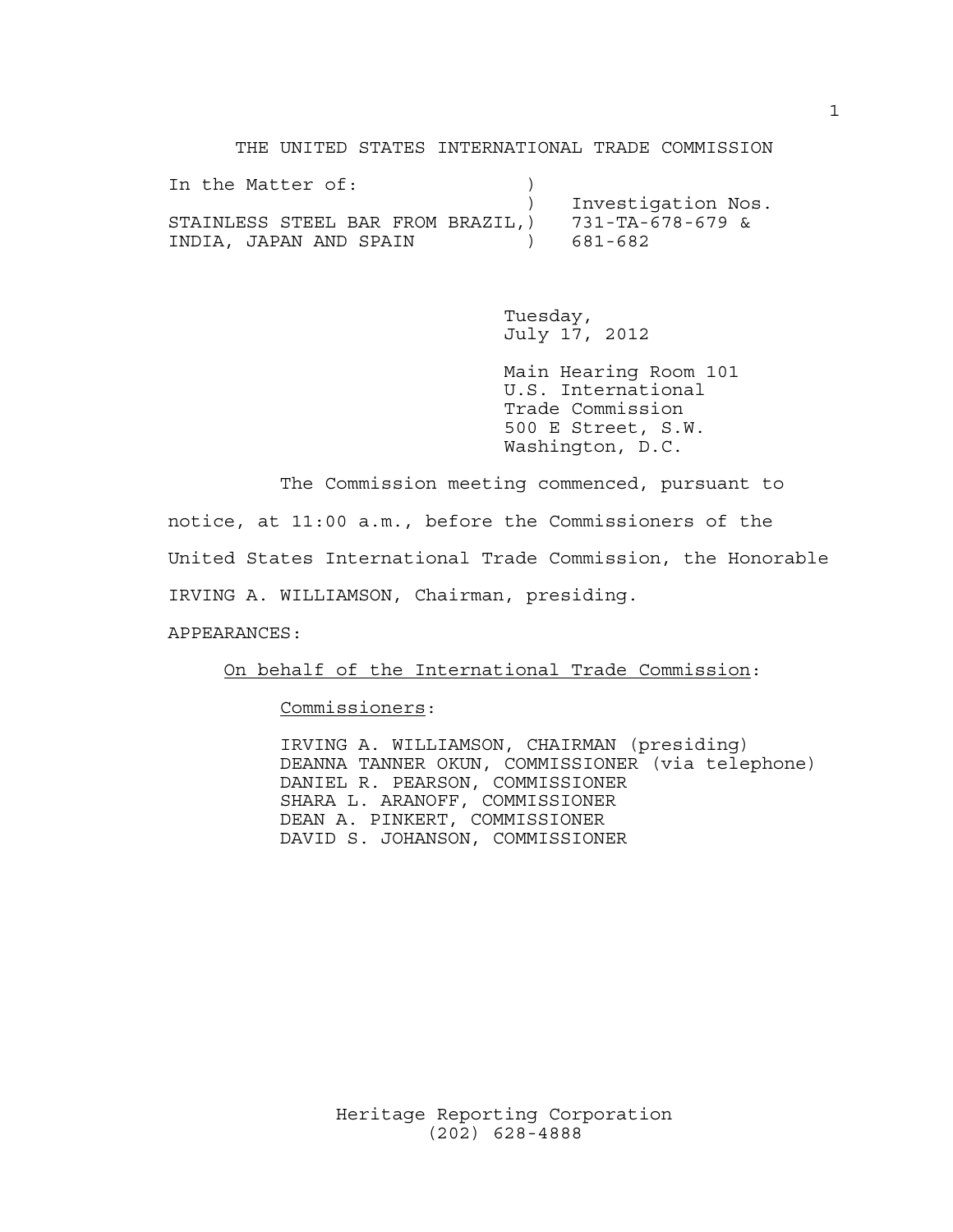WILLIAM R. BISHOP, HEARINGS AND MEETINGS COORDINATOR SHARON BELLAMY, HEARINGS AND MEETINGS ASSISTANT

Staff:

 NATHANAEL N. COMLY, INVESTIGATOR ALAN TREAT, INTERNATIONAL TRADE ANALYST PETER L. SULTAN, ATTORNEY-ADVISOR JAMES McCLURE, SUPERVISORY INVESTIGATOR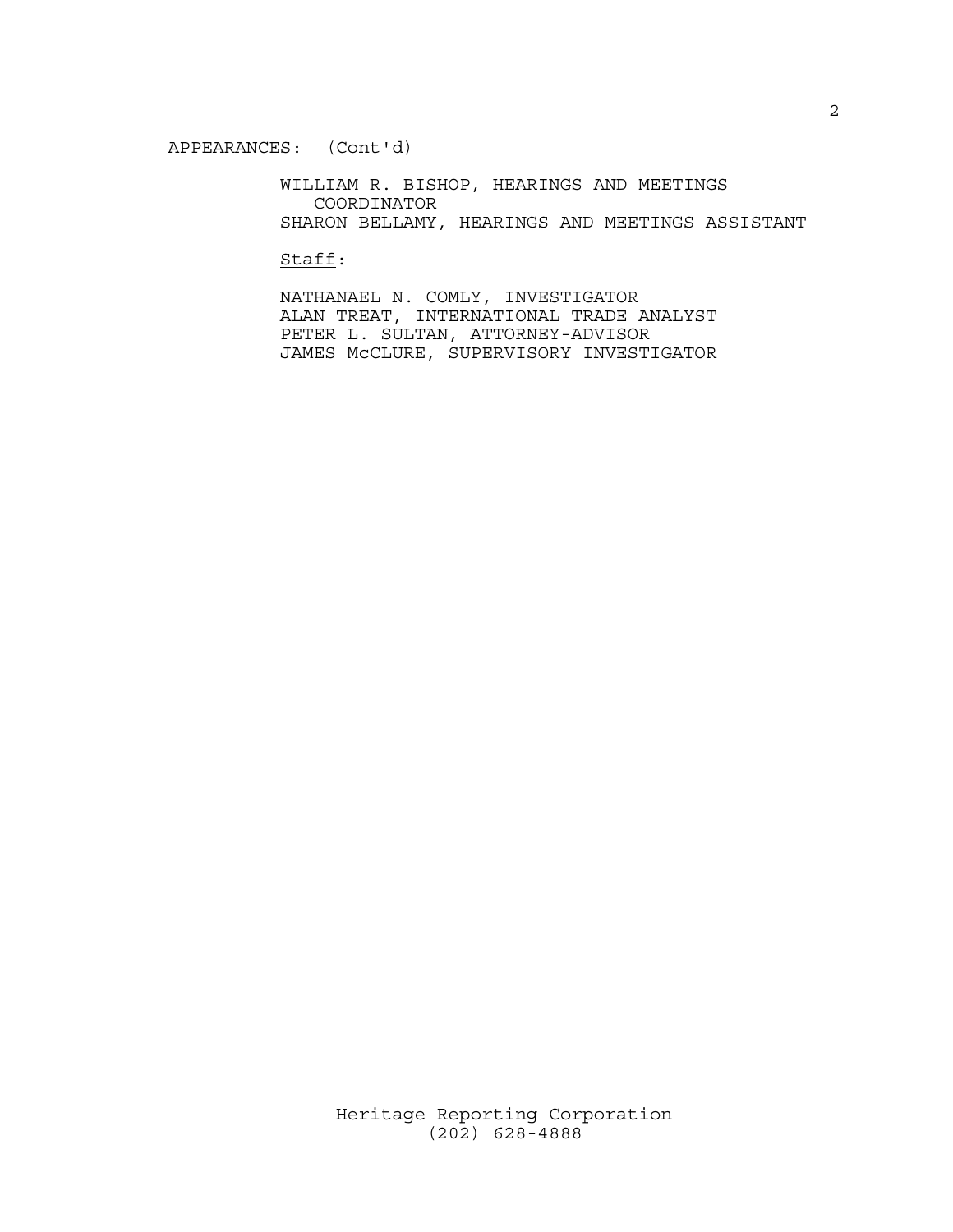# I N D E X

## PAGE

| Agenda for Future Meetings: none                                                                                           |   |
|----------------------------------------------------------------------------------------------------------------------------|---|
| Minutes:<br>none                                                                                                           | 4 |
| Ratification List: none                                                                                                    | 4 |
| Vote in Inv. Nos. 731-TA-678-679 & 681-682<br>(Third Review) (Stainless Steel Bar from Brazil,<br>India, Japan, and Spain) |   |
| Outstanding Action Jackets: none                                                                                           |   |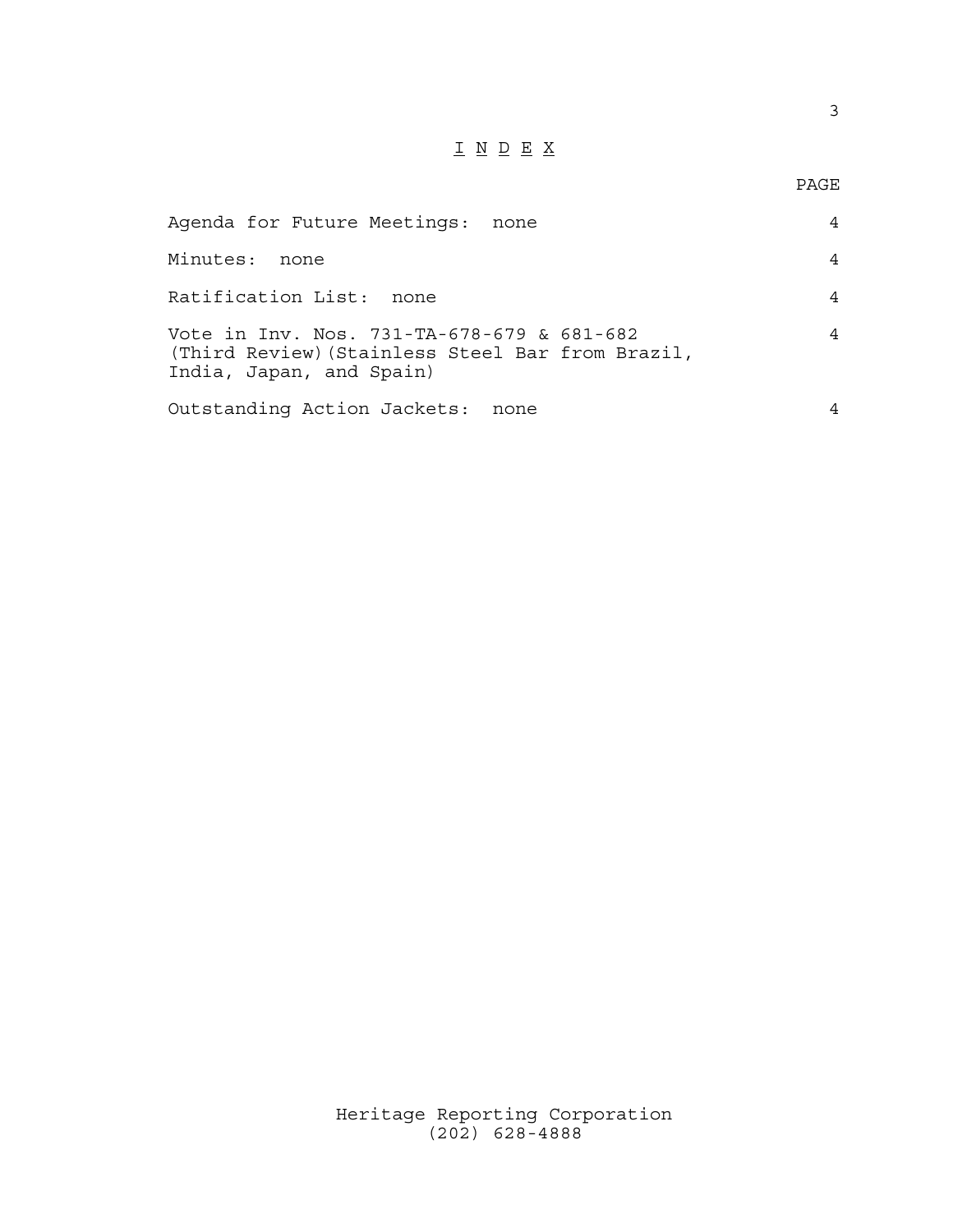1 P R O C E E D I N G S 2 (11:00 a.m.) 3 CHAIRMAN WILLIAMSON: Good morning. This 4 meeting of the U.S. International Trade Commission 5 will now come to order. 6 Welcome to Commissioner Okun, who is 7 participating by telephone. 8 COMMISSIONER OKUN: Good morning. 9 CHAIRMAN WILLIAMSON: Good morning. 10 I understand that there are no agendas for 11 future meetings, minutes, ratification lists or 12 outstanding action jackets to consider. 13 (No response.) 14 CHAIRMAN WILLIAMSON: Next we turn to the 15 vote in Investigation Nos. 731-TA-678-679 and 681-682, 16 Third Review, Stainless Steel Bar from Brazil, India, 17 Japan, and Spain. 18 Welcome to Mr. McClure and the staff who 19 participated in these investigations. 20 Are there any questions for the staff? 21 (No response.) 22 CHAIRMAN WILLIAMSON: Are there any 23 additions or corrections to the staff report? 24 MR. McCLURE: Jim McClure, Office of 25 Investigations. Mr. Chairman, the report may be

> Heritage Reporting Corporation (202) 628-4888

4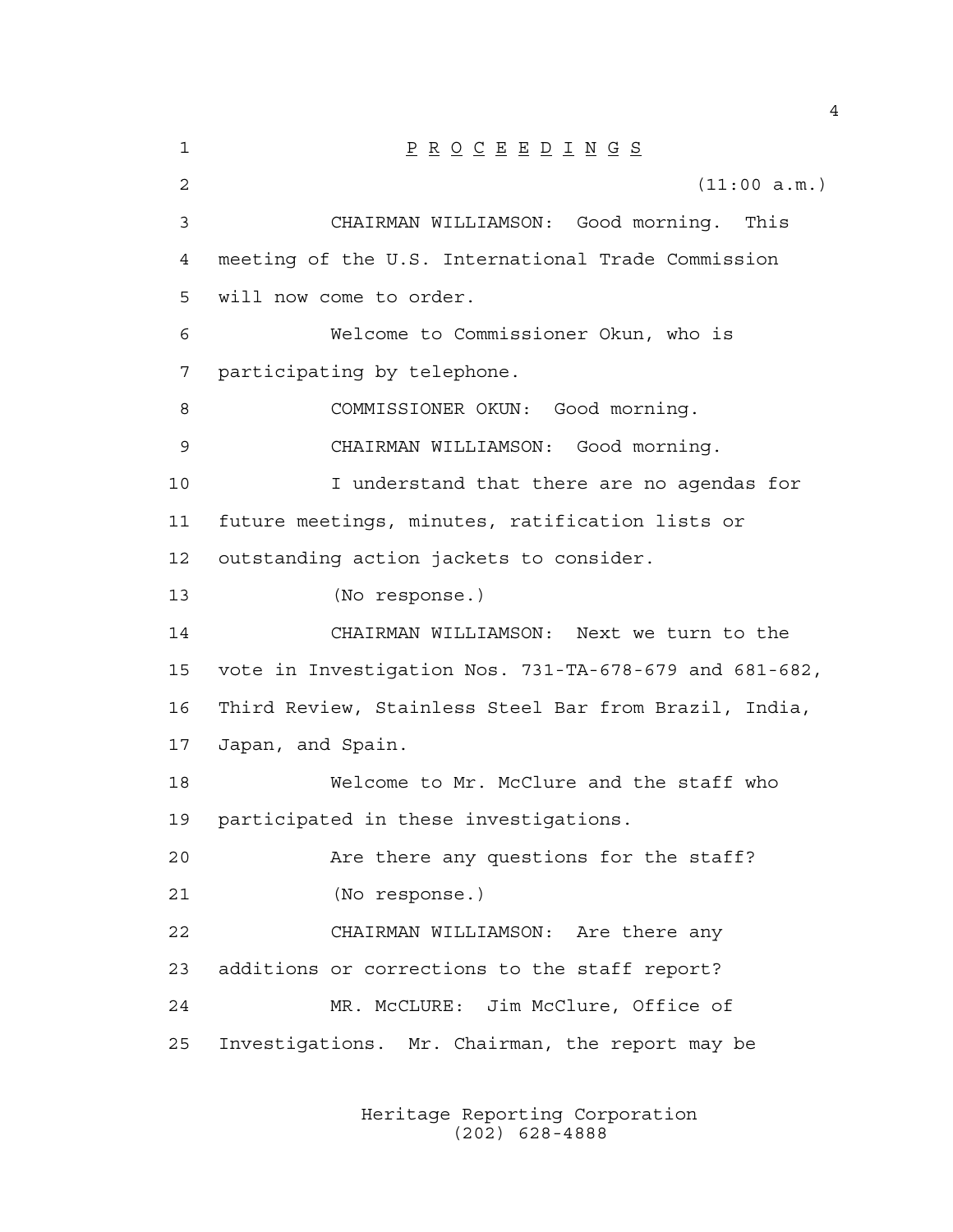1 approved as it stands.

2 CHAIRMAN WILLIAMSON: Is there any objection 3 to approval of the staff report? 4 (No response.) 5 CHAIRMAN WILLIAMSON: Hearing none, it is 6 approved. 7 Mr. Secretary, will you please call the 8 roll? 9 MR. BISHOP: Commissioner Johanson. 10 COMMISSIONER JOHANSON: I vote in the 11 affirmative. 12 MR. BISHOP: Commissioner Williamson. 13 CHAIRMAN WILLIAMSON: I vote in the 14 affirmative. 15 MR. BISHOP: Commissioner Pinkert. 16 COMMISSIONER PINKERT: I vote in the 17 affirmative. 18 MR. BISHOP: Commissioner Aranoff. 19 COMMISSIONER ARANOFF: I vote in the 20 affirmative. 21 MR. BISHOP: Commissioner Okun. 22 COMMISSIONER OKUN: I vote in the 23 affirmative with respect to subject imports from India 24 and Japan. I vote in the negative with respect to 25 subject imports from Brazil and Spain.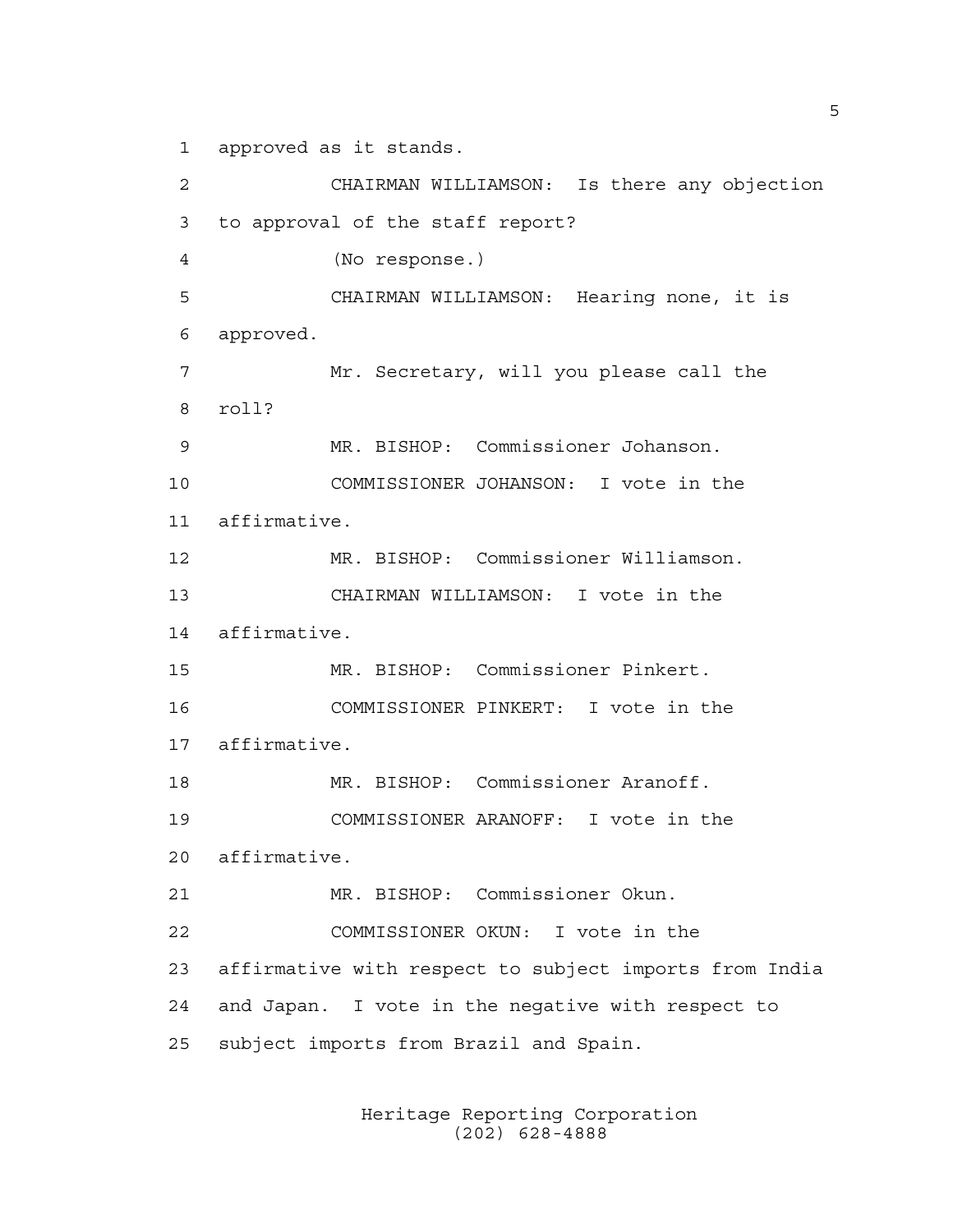1 MR. BISHOP: Commissioner Pearson. 2 COMMISSIONER PEARSON: I concur with 3 Commissioner Okun. 4 MR. BISHOP: Mr. Chairman, the Commission 5 has reached affirmative determinations. 6 CHAIRMAN WILLIAMSON: Thank you, Mr. 7 Secretary. 8 Further information regarding these 9 determinations will be in the press release. 10 Commissioners' opinions are currently scheduled to be 11 transmitted to the Department of Commerce on or before 12 July 26. 2012. 13 Thank you to all the staff who participated 14 in these investigations. 15 Seeing that there is no other business 16 before the Commission, this meeting is adjourned. 17 (Whereupon, at 11:04 a.m., the Commission 18 meeting in the above-entitled matter was adjourned.) 19 // 20 // 21 // 22 // 23 // 24 // 25 //